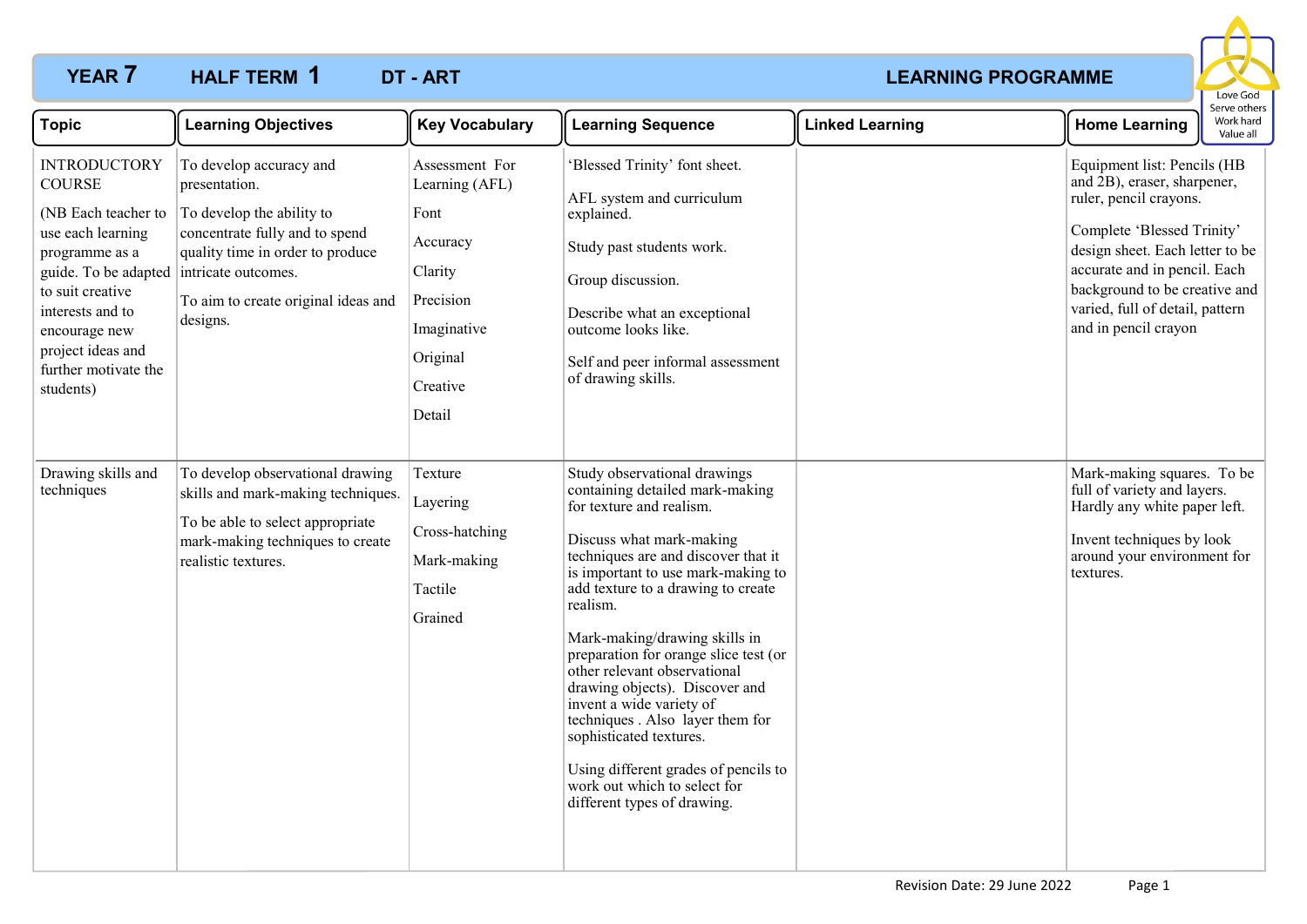## **YEAR 7 HALF TERM 1 DT - ART** *CONSTRUCTER AND EXAMPLE ART* **CONSTRUCTER AND EXAMPLE ART HALF TERM DT - ART 1**



| To develop shading and use of a<br>Shading<br>'Tone' sheet or other task to<br>Connect with the work of artists<br>Tone related work sheet.<br>Drawing skills and<br>techniques<br>full range of tones.<br>develop shading techniques.<br>Adapt the letters into an<br>Tone<br>Discuss why a full range of tones is<br>original design, Include a full<br>To learn how to observe an object<br>Halftone<br>necessary to enhance drawing and<br>range of tones inside each<br>in order to record details<br>in order to create 3D effects.<br>section. Consider light and<br>Depth<br>accurately.<br>shade, and depth, whilst<br>Critical studies-To study artists<br>Contrast<br>aiming to create 3D effects.<br>work who use tone effectively.<br>Discuss different styles.<br>Create a tone ladder and use tone to<br>turn a circle in to a sphere. | <b>Topic</b> | <b>Learning Objectives</b> | <b>Key Vocabulary</b> | <b>Learning Sequence</b> | <b>Linked Learning</b> | <b>Home Learning</b> | Work hard<br>Value all |
|-------------------------------------------------------------------------------------------------------------------------------------------------------------------------------------------------------------------------------------------------------------------------------------------------------------------------------------------------------------------------------------------------------------------------------------------------------------------------------------------------------------------------------------------------------------------------------------------------------------------------------------------------------------------------------------------------------------------------------------------------------------------------------------------------------------------------------------------------------|--------------|----------------------------|-----------------------|--------------------------|------------------------|----------------------|------------------------|
|                                                                                                                                                                                                                                                                                                                                                                                                                                                                                                                                                                                                                                                                                                                                                                                                                                                       |              |                            |                       |                          |                        |                      |                        |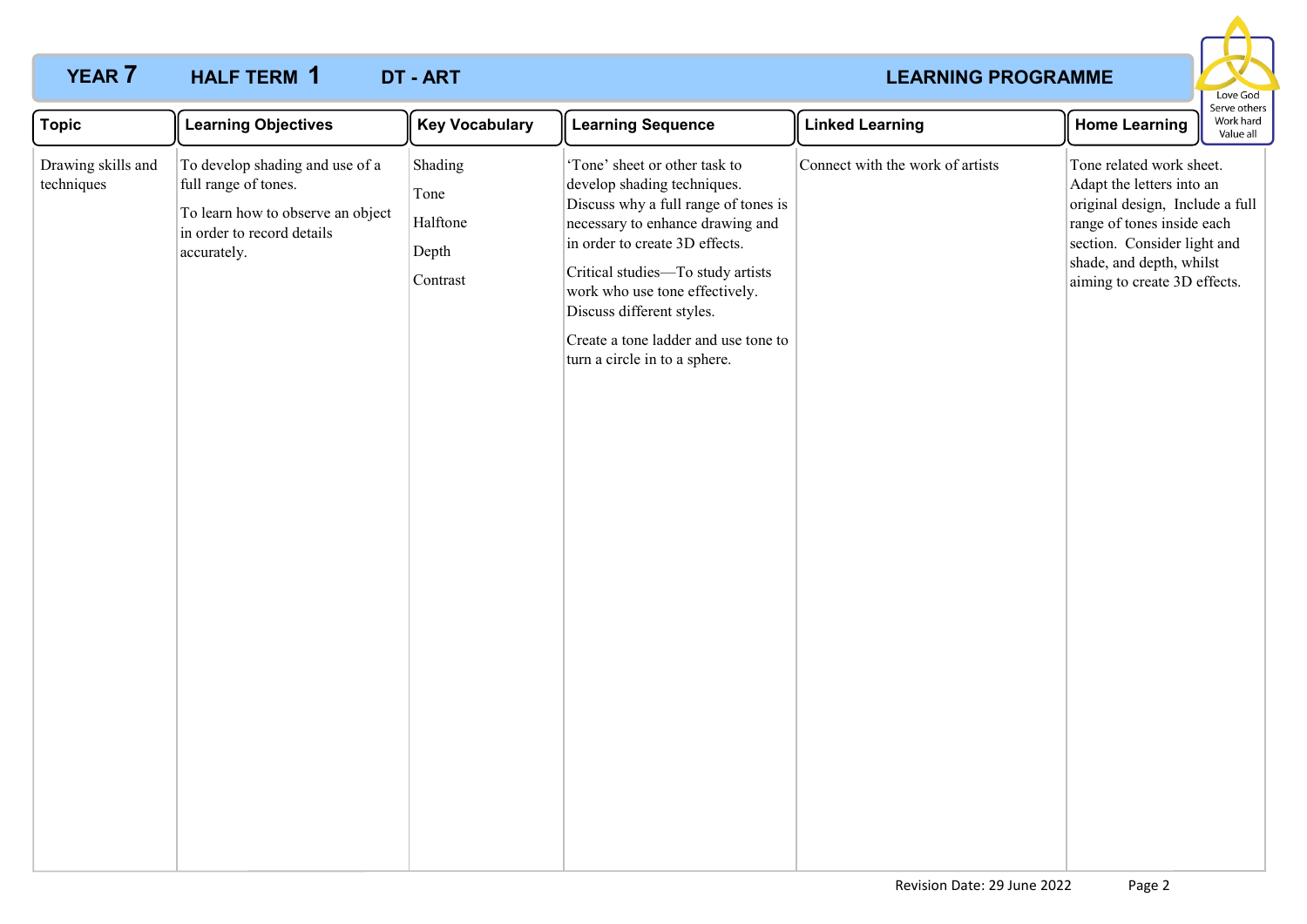# **YEAR 7 HALF TERM 2 DT - ART** *CONSTRUCTER <b>LEARNING PROGRAMME* **HALF TERM DT - ART 2**



| <b>Topic</b>             | <b>Learning Objectives</b>                                                                                                                         | <b>Key Vocabulary</b>                                                                                                            | <b>Learning Sequence</b>                                                                                                                                                                                                                                                                                                            | <b>Linked Learning</b>  | <b>Home Learning</b>                                                                                                                                                                                                           | יוטר ואר<br>Work hard<br>Value all |
|--------------------------|----------------------------------------------------------------------------------------------------------------------------------------------------|----------------------------------------------------------------------------------------------------------------------------------|-------------------------------------------------------------------------------------------------------------------------------------------------------------------------------------------------------------------------------------------------------------------------------------------------------------------------------------|-------------------------|--------------------------------------------------------------------------------------------------------------------------------------------------------------------------------------------------------------------------------|------------------------------------|
| Observational<br>Drawing | To learn how to observe an object<br>in order to record details<br>accurately.                                                                     | Observational<br>Intricate<br>Tone<br>Grayscale<br>Mark-making<br>Texture                                                        | Orange slice observational drawing<br>test (or other relevant observational<br>drawing objects).<br>Teacher to coach students through<br>the drawing. How to really look at<br>objects. Create a list of Top Ten<br>drawing tips.<br>Review progress and feedback<br>which drawing tip enhanced<br>drawing skills the most.         | Build on drawing skills | Observational drawing.<br>Students to choose an object<br>to draw from direct<br>observation.<br>Aim to consider and use the<br>drawing tips.                                                                                  |                                    |
| Colour theory            | To develop colour blending skills<br>and understand colour theory.                                                                                 | Blending and layering<br>Colour transitions<br>Primary, Secondary,<br>Tertiary and<br>Complementary<br>colours                   | Colour blending samples. Study<br>examples of sophisticated colour<br>blending. Discuss the colour<br>effects and discover how they are<br>created. Colour theory explained<br>and the use of the colour wheel<br>when selecting colour<br>combinations.<br>Study Art from different cultures as<br>inspiration for a headdress     | Other cultures          | Headdress design or a task<br>which incorporates all<br>drawing skills covered so far.<br>Texture, tone, colour blending<br>and accuracy/detail.<br>Theme being animals and<br>creature, realistic or fantasy/<br>myth.        |                                    |
| Painted dodecagon        | To learn how to construct a<br>dodecagon.<br>To develop accurate painting<br>techniques.<br>To learn how to mix secondary and<br>tertiary colours. | Dodecagon<br>Colour wheel<br>Pigment<br>Hue<br>Tints and shades<br>Harmonies<br>Colour associations<br>Contemporary<br>Technique | 12 segment colour wheel<br>(dodecagon) to be constructed.<br>Practice painting accurately and<br>smoothly. Practice mixing colours.<br>Paint accurate colours on the<br>dodecagon. Recap colour theory<br>and introduce facts about brushes,<br>pigments and hues, harmonies etc.<br>Study examples of Contemporary<br>African art. | Mathematics             | Critical studies research. Find<br>images and facts about Art<br>from different cultures.<br>Could be Contemporary<br>African Art.<br>This is preparation for future<br>work combining pattern<br>design and cultural imagery. |                                    |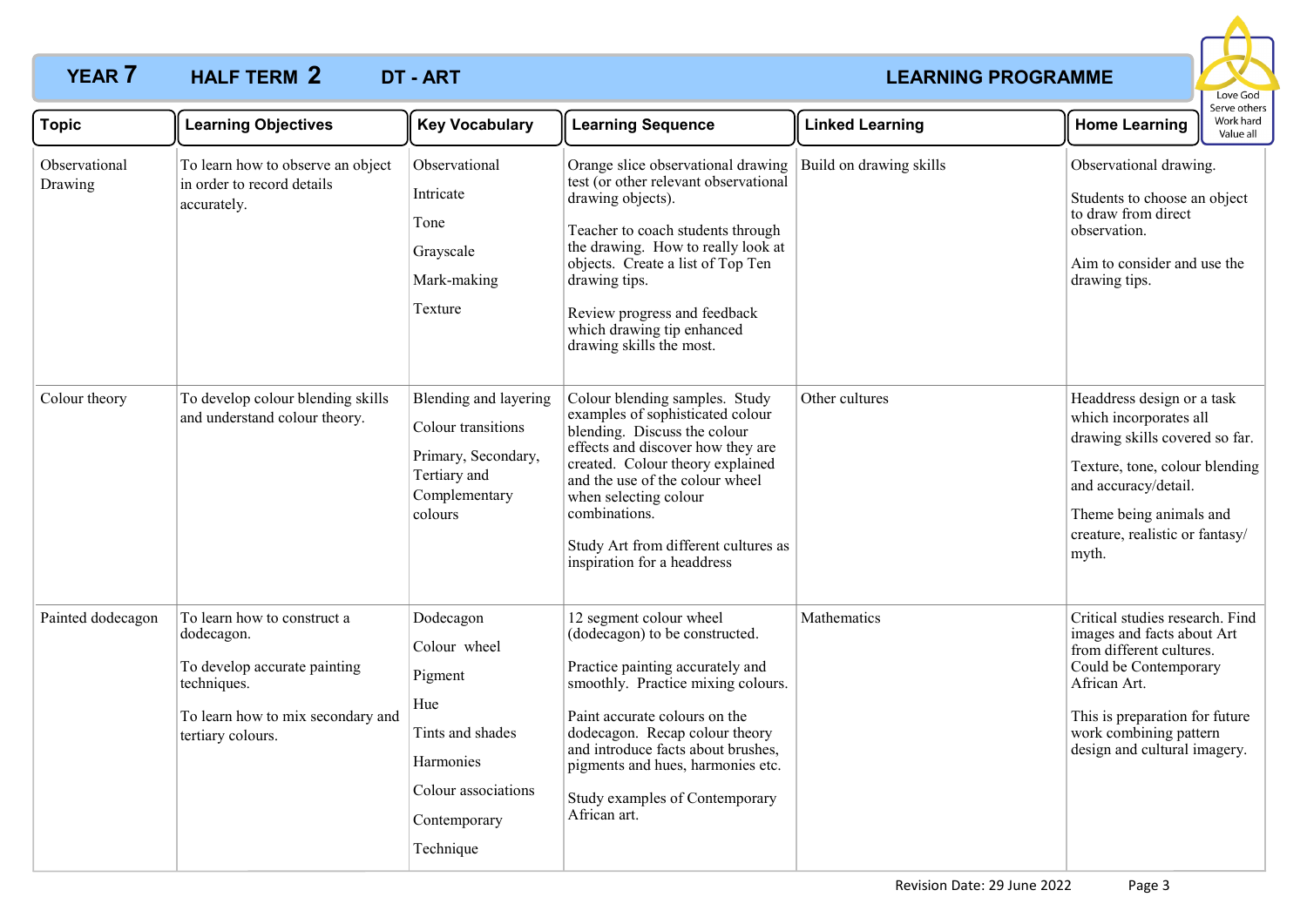# **YEAR 7 HALF TERM 2 DT - ART** *CONSTRUCTER <b>LEARNING PROGRAMME* **HALF TERM DT - ART 2**



| <b>Topic</b>                                       | <b>Learning Objectives</b>                                          | <b>Key Vocabulary</b>                                   | <b>Learning Sequence</b>                                                                                                                                                                                                                                                                                                                                    | <b>Linked Learning</b>                                                                         | <b>Home Learning</b>                                                                                                                                                      | Serve others<br>Work hard<br>Value all |
|----------------------------------------------------|---------------------------------------------------------------------|---------------------------------------------------------|-------------------------------------------------------------------------------------------------------------------------------------------------------------------------------------------------------------------------------------------------------------------------------------------------------------------------------------------------------------|------------------------------------------------------------------------------------------------|---------------------------------------------------------------------------------------------------------------------------------------------------------------------------|----------------------------------------|
| Introduction to print<br>concepts                  | To understand the concept of<br>printing.                           | Transfer<br>Symmetry<br>Expressive<br>Print<br>Redefine | Wax crayon print inspired by<br>African Art and/or other cultures<br>(including contemporary artists) -<br>introduction to Critical Studies.<br>Focus on how to use research as a<br>source of inspiration in order to<br>create original designs.<br>Discuss symmetry.<br>Discover the relevance and benefits<br>of studying the work of other<br>artists. | Build on Critical studies experience.<br>Mark-making and pattern skills<br>Recap colour theory | A task focusing on use of<br>pattern.                                                                                                                                     |                                        |
| Introduction to<br>creating a print                | To use previously learnt drawing<br>skills whilst creating a print. | Refine<br>Review<br>Modify                              | Use mark-making and pattern skills   Mark-making and pattern skills<br>to create a detailed print.<br>To choose the dark hues only when<br>selecting wax crayons. Some<br>students to use watercolour in an<br>expressive style on the opposite<br>side to the wax crayon before<br>transferring and creating a print.                                      | Recap colour theory                                                                            | Students to decide on own<br>design plan or to develop a<br>polysymetric pattern as<br>demonstrated during the<br>lesson.                                                 |                                        |
| Project review and<br>consolidation of<br>outcomes | To learn how to review, refine and<br>modify outcomes.              |                                                         | Students assess outcomes, make<br>improvements, select and mount.<br>Group crit.                                                                                                                                                                                                                                                                            | Review drawing skills                                                                          | Own choice personal studies.<br>Select an object or image to<br>draw.<br>Aim to demonstrate as many<br>of the drawing skills learnt<br>during the introductory<br>course. |                                        |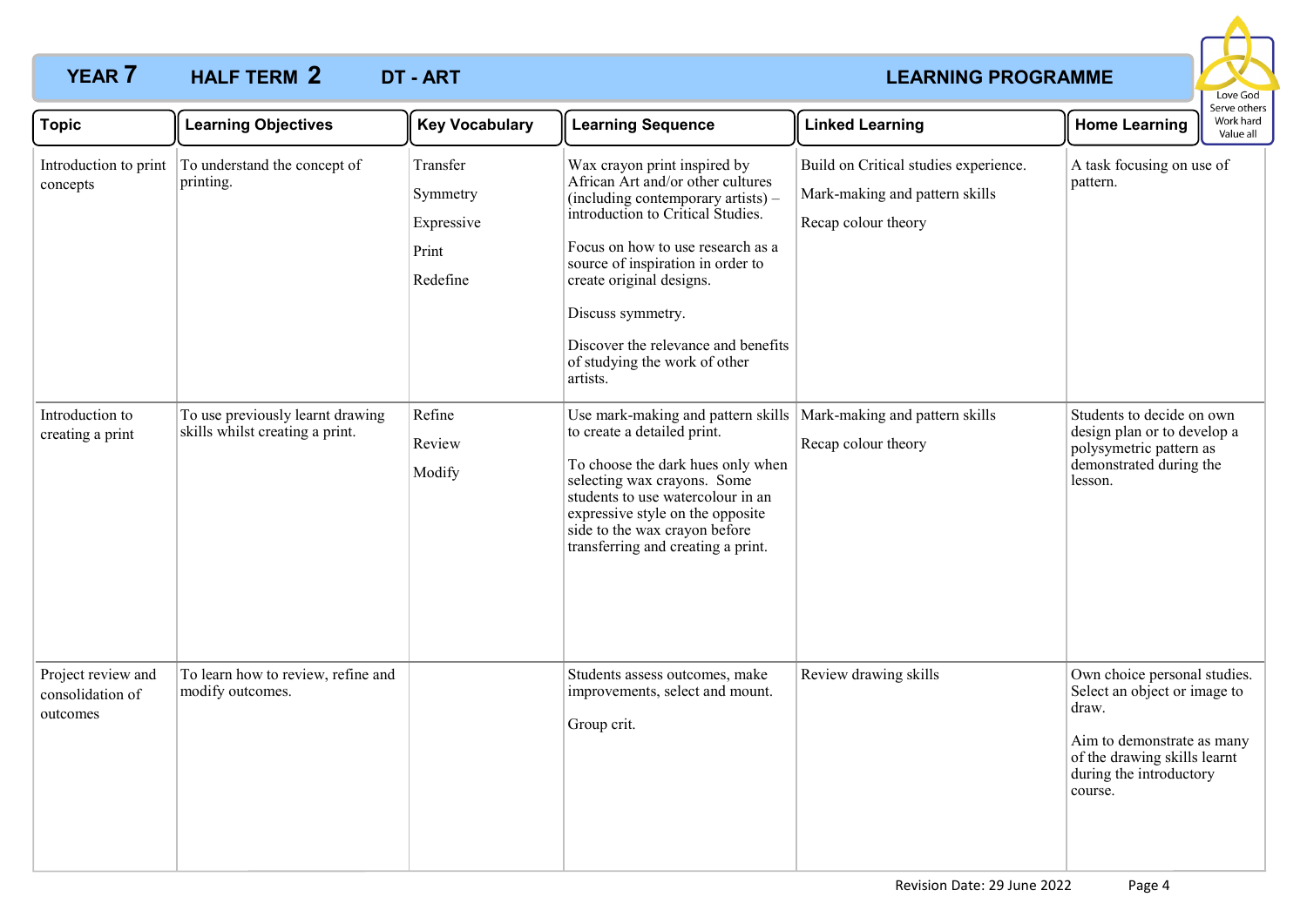# **YEAR 7 HALF TERM 3 DT - ART** *CONSTRUCTER AND EXAMPLE ART* **CONSTRUCTER AND EXAMPLE ART HALF TERM DT - ART 3**



| <b>Topic</b>                                                                                                                                                                                                                                                           | <b>Learning Objectives</b>                                                                                                                                                                      | <b>Key Vocabulary</b>                                                                                                                       | <b>Learning Sequence</b>                                                                                                                                                                    | <b>Linked Learning</b>                                                               | <b>Home Learning</b>                                              | Serve others<br>Work hard<br>Value all |
|------------------------------------------------------------------------------------------------------------------------------------------------------------------------------------------------------------------------------------------------------------------------|-------------------------------------------------------------------------------------------------------------------------------------------------------------------------------------------------|---------------------------------------------------------------------------------------------------------------------------------------------|---------------------------------------------------------------------------------------------------------------------------------------------------------------------------------------------|--------------------------------------------------------------------------------------|-------------------------------------------------------------------|----------------------------------------|
| <b>PORTRAITURE</b><br>(NB Each teacher to<br>use each learning<br>programme as a<br>guide. To be adapted<br>to suit creative<br>interests and to<br>encourage new<br>project ideas and<br>further motivate the<br>students)<br>Portrait<br>construction and<br>drawing | To develop pupil drawing skills<br>using a variety of media. For<br>example; pencil, oil pastel, chalk<br>and charcoal, clay work.<br>To learn how to draw a well<br>proportioned self portrait | Portrait<br>Proportion<br>Observation<br>Features<br>Light source<br>Personality<br>Exaggeration<br>Highlights<br>Contrast<br>Contour lines | Eye and mouth drawings (drawing<br>facial features).<br>Self portrait.<br>Other portraiture related drawings<br>for example, caricatures.                                                   | Year 7 Half Term 1-Observational<br>drawing skills including mark-making<br>and tone | Practice drawing facial<br>feature<br>Self portrait<br>Caricature |                                        |
| Abstract and<br>expressive drawings                                                                                                                                                                                                                                    | To understand abstract and<br>expressive drawings and<br>portraiture.<br>To learn how to use oil pastel and<br>other media in a controlled and<br>then an expressive way.                       | Expressive<br>Abstract<br>Dynamic<br>Character                                                                                              | To develop oil pastel blending<br>techniques when drawing facial<br>features and studying artists work.<br>To use chalk and charcoal to<br>encourage and expressive approach<br>to drawing. | Year 7 Half Term 2-Studying artists<br>critically<br>Academic Text-Pablo Picasso     | Secondary source drawing<br>Portraiture research                  |                                        |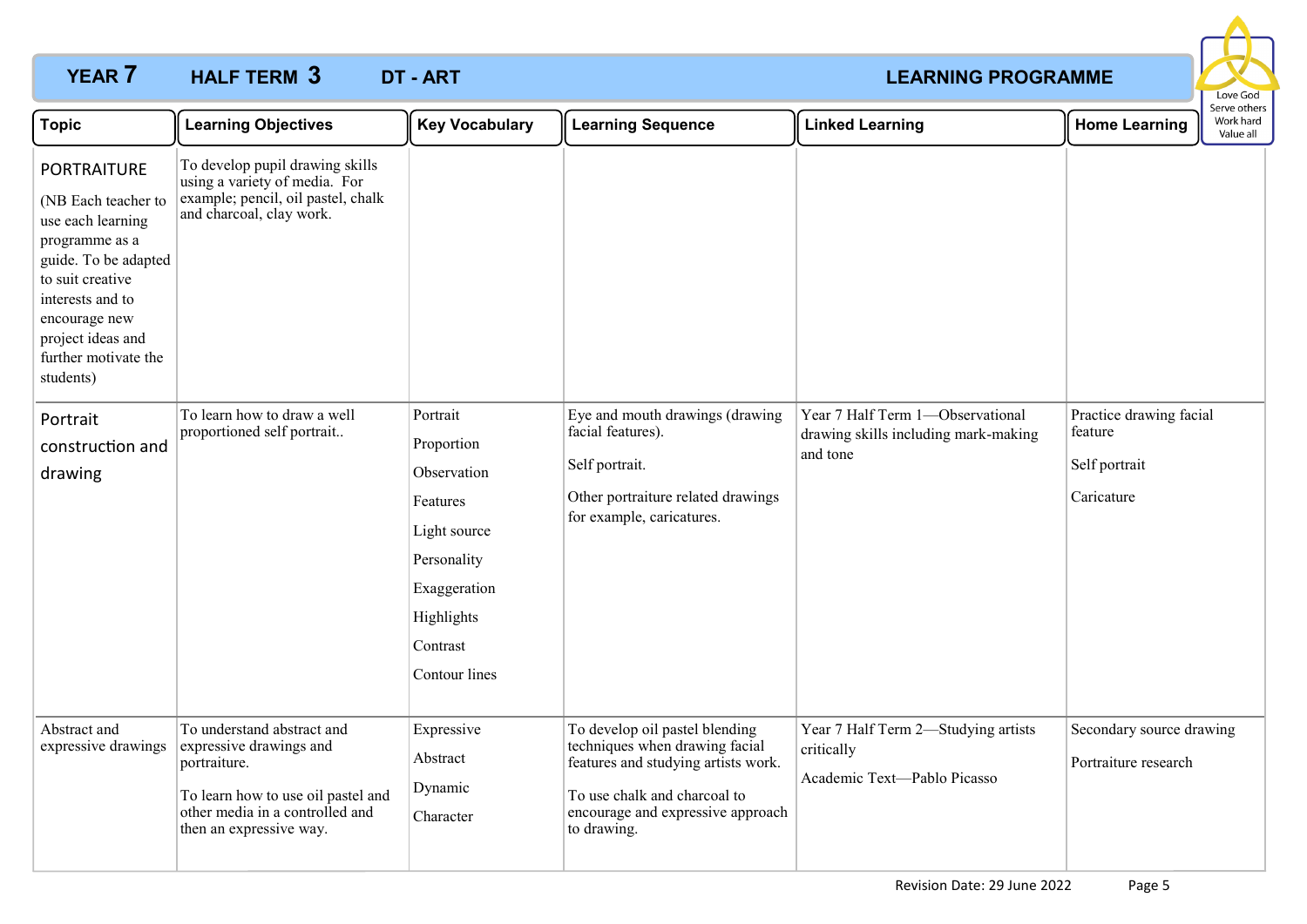# **YEAR 7 HALF TERM 4 DT - ART** *CONSTRUCTER AND EXAMPLE ART CONSTRUCTER AND EXAMPLE ART* **HALF TERM DT - ART 4**



| <b>Topic</b>                                                                     | <b>Learning Objectives</b>                                                                                                                                                                                                   | <b>Key Vocabulary</b>                                                                                                       | <b>Learning Sequence</b>                                                                                                                                                                                                                                                      | <b>Linked Learning</b>                                           | <b>Home Learning</b>                                                                                                 | Serve others<br>Work hard<br>Value all |
|----------------------------------------------------------------------------------|------------------------------------------------------------------------------------------------------------------------------------------------------------------------------------------------------------------------------|-----------------------------------------------------------------------------------------------------------------------------|-------------------------------------------------------------------------------------------------------------------------------------------------------------------------------------------------------------------------------------------------------------------------------|------------------------------------------------------------------|----------------------------------------------------------------------------------------------------------------------|----------------------------------------|
| Critical studies<br>discussions and<br>presentations                             | To develop speaking and listening<br>through group work.                                                                                                                                                                     | Evaluation<br>Analysis                                                                                                      | Group discussion based on critical<br>studies - portraiture related images.                                                                                                                                                                                                   |                                                                  | Personal research.                                                                                                   |                                        |
| Project development                                                              | To learn how to use outcomes to<br>design and develop a final piece.<br>To understand composition.<br>To learn how to work<br>independently in order to develop a<br>final piece.                                            | Annotation<br>Display<br>Triptych<br>Negative space<br>Composition<br>Balance<br>Angles<br>Layout                           | To learn how to use outcomes to<br>design and develop a final piece.<br>To develop drawing skills using<br>new media.<br>If appropriate $-$ to introduce other<br>media during this process. For<br>example, Collage/Frottage and<br>Multi – media during independent<br>work | Year 7 Half Term 2- Design a<br>composition for Wax crayon print | Annotation design sheet<br>Observational drawing<br>Personal studies to enable the<br>development of the final piece |                                        |
| Develop the concept<br>of Self Image using<br>clay or other<br>appropriate media | To learn to draw using a wide range<br>of media.<br>To build on the pencil drawing<br>skills whilst using other media<br>To recap and develop further<br>painting skills. To learn how to<br>blend colours and create tints. | Raw clay<br>Kiln<br>Slab work<br>Slip<br>Leather-hard<br><b>Biscuit firing</b><br><b>Brittle</b><br>Plasticity<br>Structure | For example, students could<br>enlarge their abstract and<br>expressive drawing during the<br>development of a clay slab tile. To<br>paint the clay tiles.                                                                                                                    |                                                                  | Design sheet<br>Secondary source drawings<br>Tasks in preparation for<br>project three                               |                                        |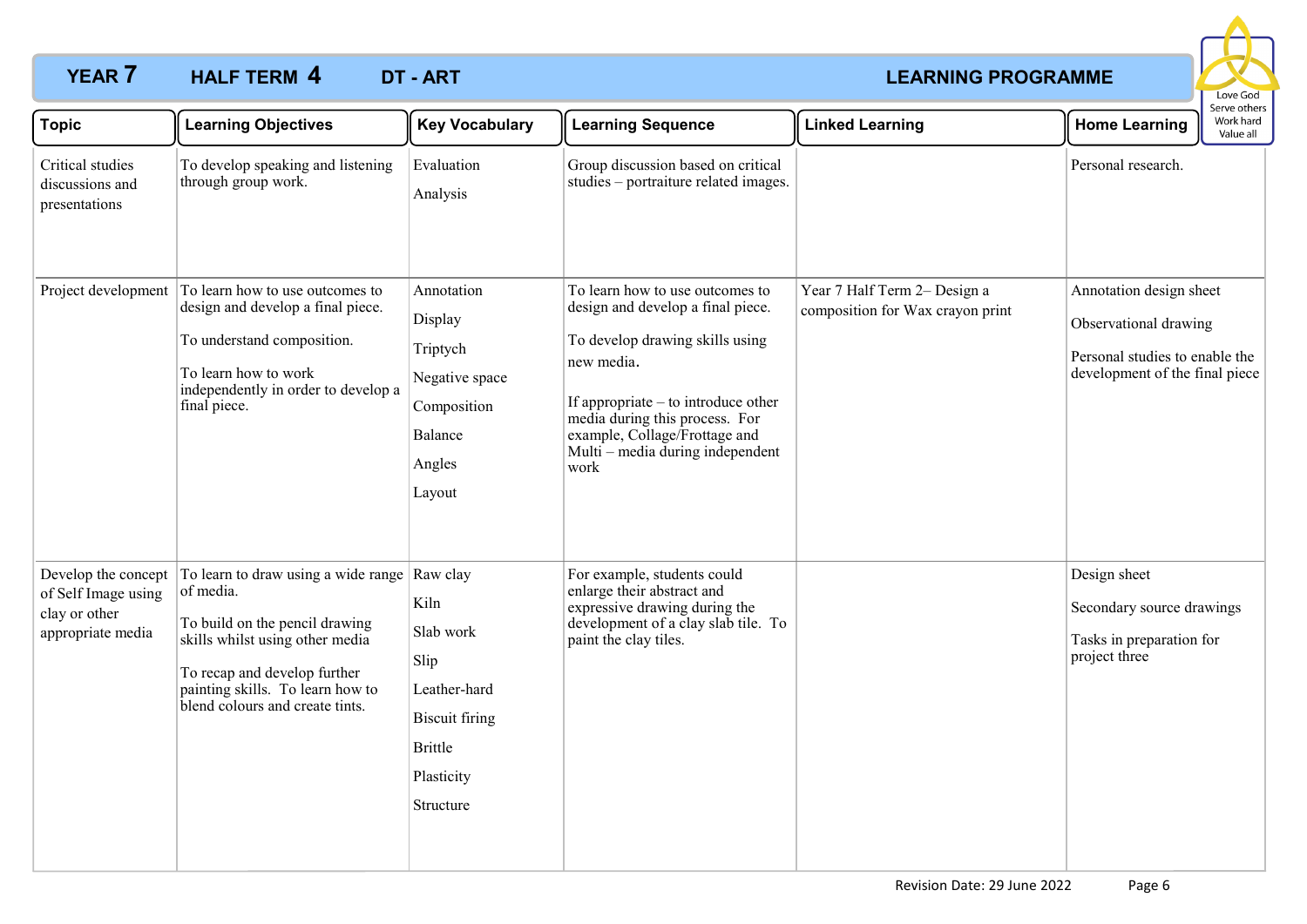# **YEAR 7 HALF TERM 5 DT - ART** *CONSTRUCTER AND EXAMPLE ART* **CONSTRUCTER AND EXAMPLE ART HALF TERM DT - ART 5**



| <b>Topic</b>                                                                                                                                                                                                                              | <b>Learning Objectives</b>                                                                                                                                                                                                                                                            | <b>Key Vocabulary</b>                                                                                                                                              | <b>Learning Sequence</b>                                                                                                                                                                                                                                                                                                                                                                | <b>Linked Learning</b> | <b>Home Learning</b>                                                                    | Serve others<br>Work hard<br>Value all |
|-------------------------------------------------------------------------------------------------------------------------------------------------------------------------------------------------------------------------------------------|---------------------------------------------------------------------------------------------------------------------------------------------------------------------------------------------------------------------------------------------------------------------------------------|--------------------------------------------------------------------------------------------------------------------------------------------------------------------|-----------------------------------------------------------------------------------------------------------------------------------------------------------------------------------------------------------------------------------------------------------------------------------------------------------------------------------------------------------------------------------------|------------------------|-----------------------------------------------------------------------------------------|----------------------------------------|
| LANDSCAPES/<br><b>CITYSCAPES</b><br>(NB Each teacher to<br>use each learning<br>programme as a<br>guide. To be adapted<br>to suit creative<br>interests and to<br>encourage new<br>project ideas and<br>further motivate the<br>students) | To research and draw from images<br>related to the landscape/cityscape<br>theme<br>To consider architecture and<br>environmental issues whilst<br>developing related studies.<br>To develop understanding and<br>interpretation of a variety of<br>Critical Studies and theme images. | Environmentalist<br>Architecture<br>Spiral<br>Urban landscape<br>Ecology<br>Pollution<br>Incineration<br>Perspective<br>Mood<br>Design<br>Foreground<br>Background | Observational drawing.<br>Possibly - Choose a landscape to<br>interpret in 3 layers for the<br>foreground, middle ground and<br>background.<br>Critical studies - Discuss artists'<br>responses to the landscape/<br>cityscape theme.<br>Secondary source drawing -<br>consider composition, mood and<br>perspective.<br>Chalk and charcoal (if not covered<br>during the last project) |                        | Secondary source drawing<br>Critical studies<br>Theme research<br>Observational drawing |                                        |
|                                                                                                                                                                                                                                           |                                                                                                                                                                                                                                                                                       |                                                                                                                                                                    |                                                                                                                                                                                                                                                                                                                                                                                         |                        |                                                                                         |                                        |